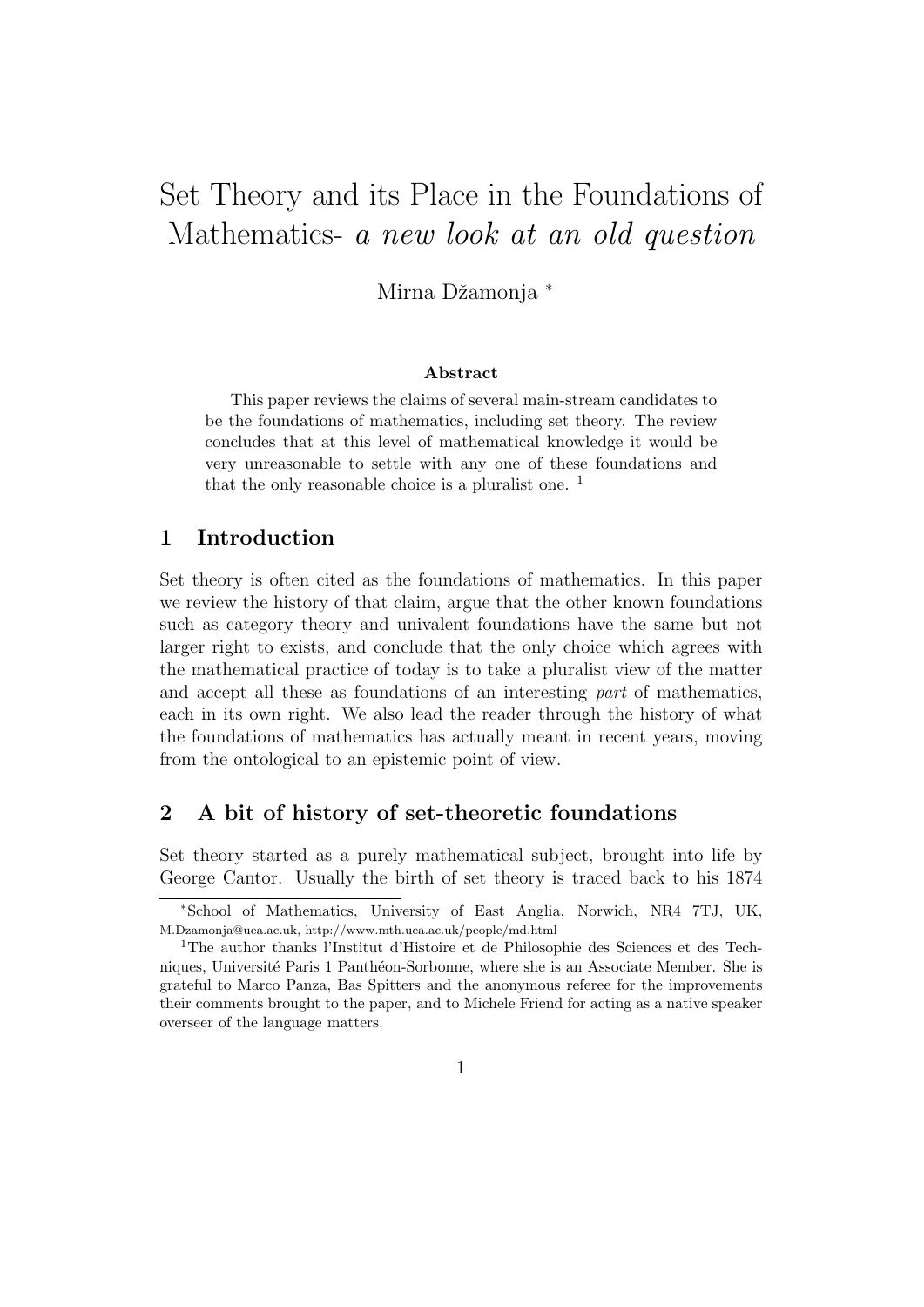paper [6], in which Cantor shows that there are at least two sizes of infinity and derives Liouville's theorem which states that there are infinitely many transcendantal numbers. Although, initially, Cantor's work was oriented more towards mathematics than logic, his view of mathematics was hugely influenced by that of Richard Dedekind who was working much more in an abstract logic approach. It is the meeting between Cantor and Dedekind in 1872 in Switzerland that should really be considered as the birth of the subject of set theory, that curious mixture of logic and mathematics that has formed it as a subject unto itself. As a result of the initial meeting with Dedekind, Cantor started looking into sets of uniqueness in the theory of trigonometric series, and this is where the idea of a set as a collection of objects satisfying some fixed property came from. In fact, there are even earlier mentions of a similar idea, since Bernard Bolzano considered in 1847 (published posthumously in [4]) the concept of a set as "an embodiment of the idea or concept which we conceive when we regard the arrangement of its parts as a matter of indifference" and worked on infinite sets, defending the idea of their existence and proving their characterization as sets that can be put in a bijective correspondence with a proper subset of themselves.

Cantor was dealing with what we today call naïve set theory, that is a theory without axiomatisation, where objects are taken as intuitively clear. For example, it was taken as evident that any mathematical object was a set, and indeed the ones that appeared in the practice of the time certainly could have been seen as sets. This is probably what mathematicians back then would have meant by the foundation of mathematics. However, paradoxes in naïve set theory started appearing as early as in 1897, when Cesare Burali-Forti [5] published work which, when some inaccuracies are corrected, shows that there is no set of all ordinal numbers. Some, not entirely verifiable claims, state that Cantor had discovered the same paradox in 1895. Yet, the inability to formulate arbitrary mathematical objects as sets was made fully transparent to mathematicians only in 1902 when Bertrand Russell proved (in a letter to Frege,  $[25]$ ) that the set U of all sets cannot exist, as the set  ${B \in U : B \notin B}$  yields a contradiction. (It is less well known that Ernst Zermelo independently discovered this paradox, also in 1902 (see [23])). This was a bit of an embarrassing situation to say the least, since by 1902 the role of set theory in the foundations of mathematics has already been established and accepted. In spite of the resistance of mathematicians such as Leopold Kroenecker, now considered as the founder of constructivist mathematics, set theory had become widespread, due to the utility of its concepts, its omnipresence in mathematical proofs, and the inviting concept of the "infinity of infinities" (the "Cantor's paradise" of Hilbert) resulting from the iterative use of the power set operation. The contemporary appreciation of set theory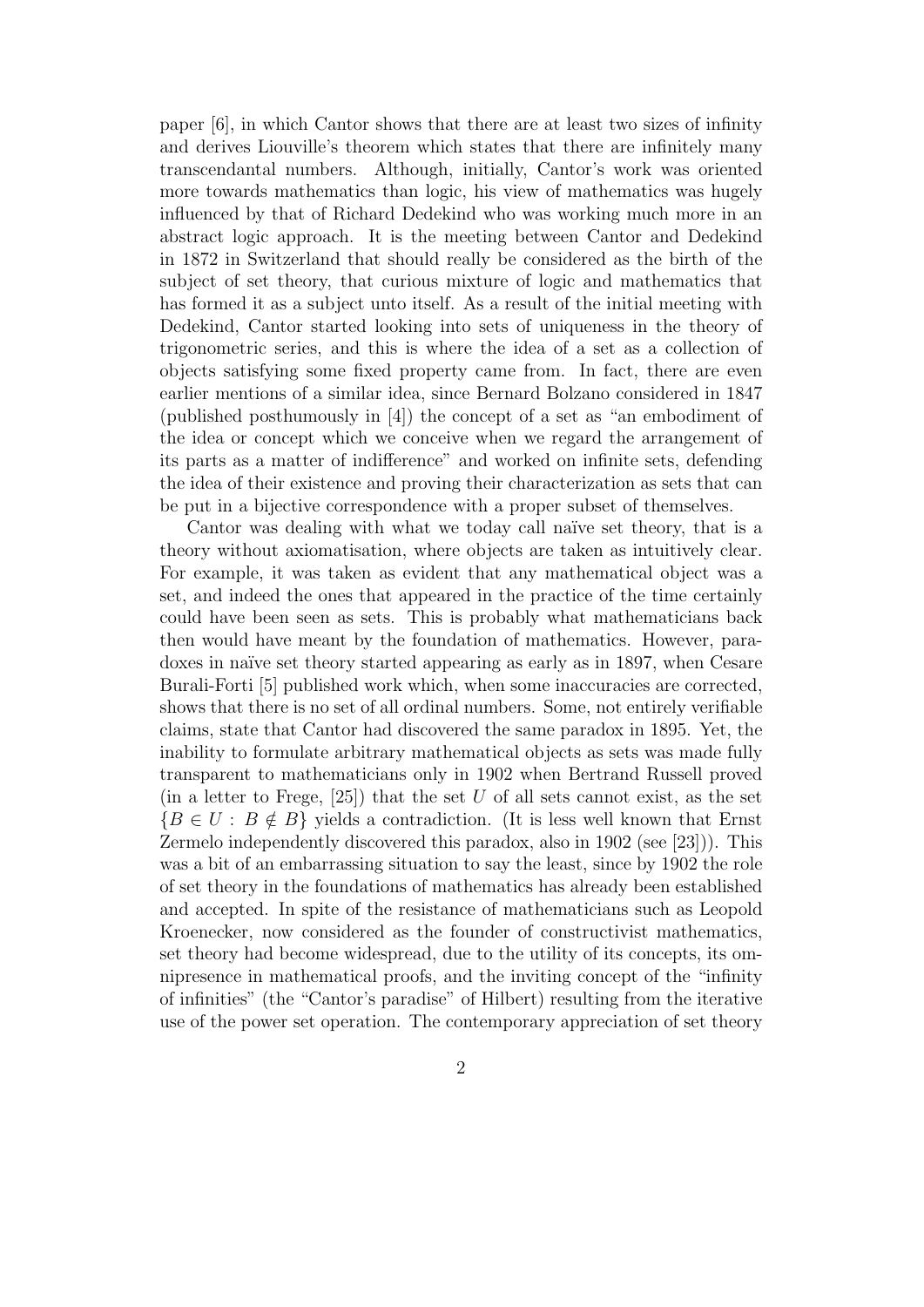can be seen by the article on set theory in Klein's encyclopedia [26]. After Russell, it was immediately realised that paradoxes in set theory were coming from the lack of proper axioms. Many, including Zermelo, started working on the axiomatisation of set theory. In 1908, he published his results [30] with a resolution of the Russell paradox through the use of the restricted rather than full comprehension. In 1922, Adolf Fraenkel and in 1923 Thoralf Skolem independently improved Zermelo's axiom system (see the book [10], pg. 22 for the history and further references). The resulting axioms system of axioms in the first order logic, called Zermelo-Fraenkel axioms (ZF), is now the most commonly used system for axiomatic set theory. It is usually used in conjunction with the Axiom of Choice, and known as ZFC. In spite of some historical controversy about the acceptance of the Axiom of Choice, since it is known from the work of Gödel in  $[13]$  that the consistency of  $\rm ZF$ implies that of ZFC, it is common practice to accept ZFC as the axiomatisation of set theory. In this article we shall not discuss axiomatisations not related to ZFC, of which there are several. A celebrated part of the history of ZFC is that it does not resolve the continuum problem, as shown by Paul Cohen in 1963, see [7].

# 3 Conceptions of set theory

To understand the place of set theory in the foundations at this moment, it is instructive to discuss the image that this subject presents both from the inside and the outside of its practice. It seems to be the case that set theory has quite a different image for those that practice it and for those who observe it. The observers of this subject consist of other logicians, mathematicians and philosophers, as well as rather frequent casual observers fascinated by the told and untold promises of the subject. Which other subject promises many versions of infinity, the basis for the whole of mathematics and then some unsolvable problems? Let us go into these conceptions a bit more seriously, to allow us to ask the question that we wish to address in the first place: what is the real role of set theory in the foundations of mathematics today? We also invite the reader to reflect on what one should mean by "the foundations of mathematics". Should it be ontological or epistemic? We shall give our answer in Section §5.

For the outsider, set theory tends to be the subject axiomatised by ZFC. Anectdotal evidence from working mathematicians suggests that this axiom system is viewed as more than sufficient for what mathematics needs. While the axiom of choice or the continuum hypothesis might still excite some occasional discussion, mathematicians in most areas seem to happily accept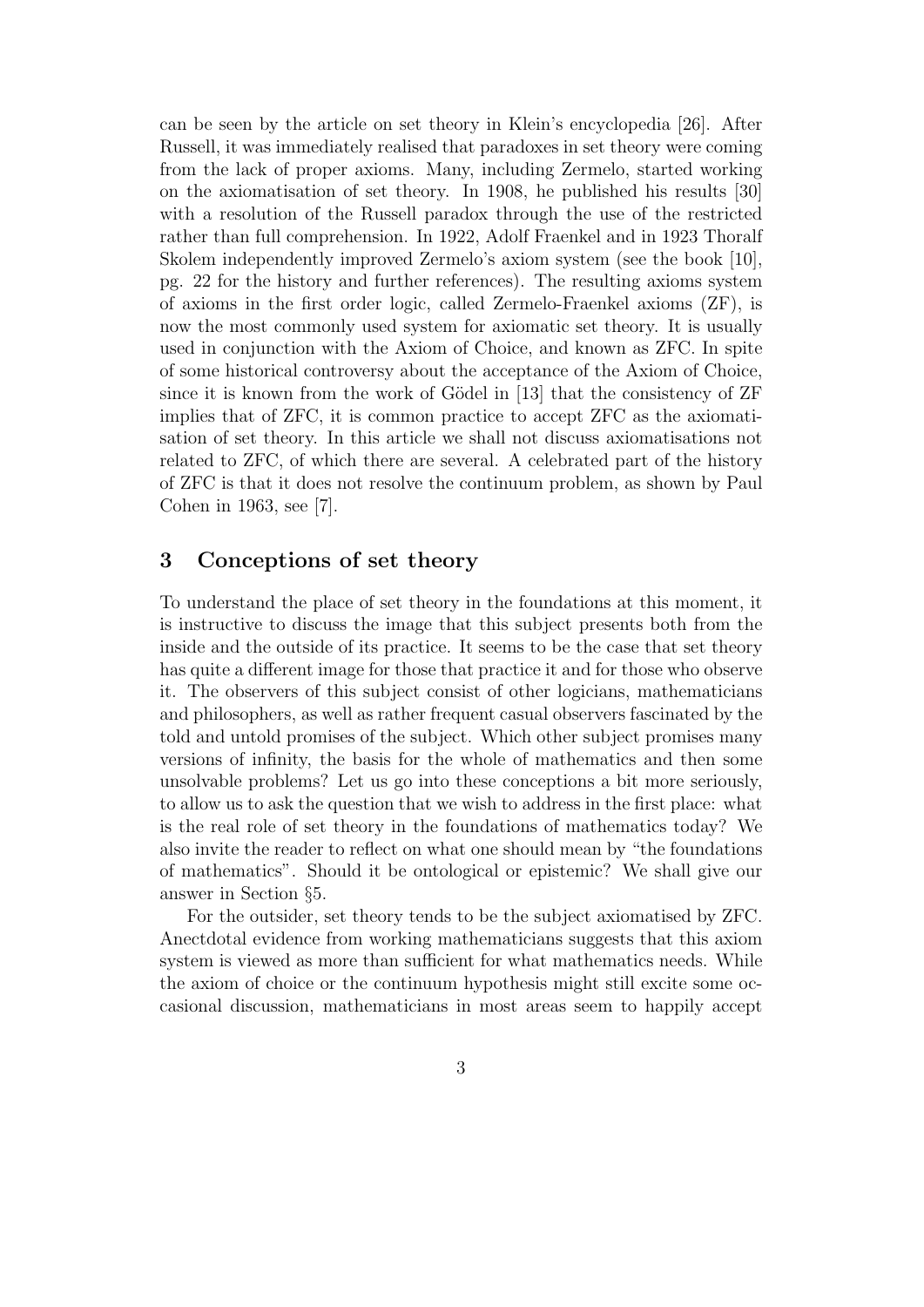the "sufficiency" of ZFC and with somewhat less assurance, also its "necessity". It might be worth mentioning that among the non-practioners, there are also proponents of ZFC2, the ZFC axiomatisation in full second order logic. Some philosophers, for example Stewart Shapiro (see [27]) are interested in this system as it offers certain categoricity. Namely, Zermelo proved in [31] that the only models of this system are of the form  $V_{\kappa}$  for a strongly inaccessible cardinal  $\kappa$ . This result is interesting from various points of view, but not very relevant to the questions of independence in set theory since, for example, ZFC2 does not settle the continuum problem any more than ZFC does. (This is the case because by the results of Azriel Lévy and Robert Solovay<sup>[18]</sup> one can change the universe of set theory and change the values of the continuum function, while keeping the same cardinal  $\kappa$  inaccessible.) Given that there is no gain on the important question of independence, set theorists themselves do not like ZFC2 because it takes away a large chunk of the subject which is based on the soundeness, completeness (and consequently compactness) of the first order logic. Namely, taken together, these properties say that for any set  $\Sigma$  of sentences of the first order logic,  $\models \Sigma$  iff  $\vdash \Sigma$ , that is all sentences in  $\Sigma$  are true in every model iff there is no proof of contradiction from  $\Sigma$ . Therefore to prove the consistency of a theory T, such as say  $ZFC+\neg CH$ , it suffices to find a model for it. A rather extensive discussion of these issues can be found in [16].

At any rate, in the first order or the second order axiomatisation, or even without any axiomatisation, set theory is considered important in foundations of mathematics because many of the classical notions are axiomatized by the theory and can be found in the cumulative hierarchy of sets. Let us also recall that Hilbert considered that all mathematics can be formulated in (naïve) set theory, which certainly hammered in the place of set theory in the foundations. Extensions of ZFC by axioms with strictly higher consistency strength<sup>2</sup> are rarely considered outside of the subject itself, although we should mention the recent philosophical work by Giorgio Venturi [28] which argues for the acceptance of Forcing Axioms (see below for more discussion and [8] for a survey). Not to forget the work of Penelope Maddy, who has dedicated a large part of her work to explaining the methods that set theorists use in agreeing on axioms, especially those that go beyond ZFC. Or the work of Peter Koellner. But all of these philosophers are so much specialisists in set theory that for the purpose of this article and much wider than that, they certainly count as insiders of set theory rather than the outsiders.

Not entering into more examples that form the outside image of set theory,

<sup>&</sup>lt;sup>2</sup>a theory T is said to be of a strictly higher consistency strength than a theory T' if from the consistency of  $T$  we can conclude the consistency of  $T'$ , but not vice versa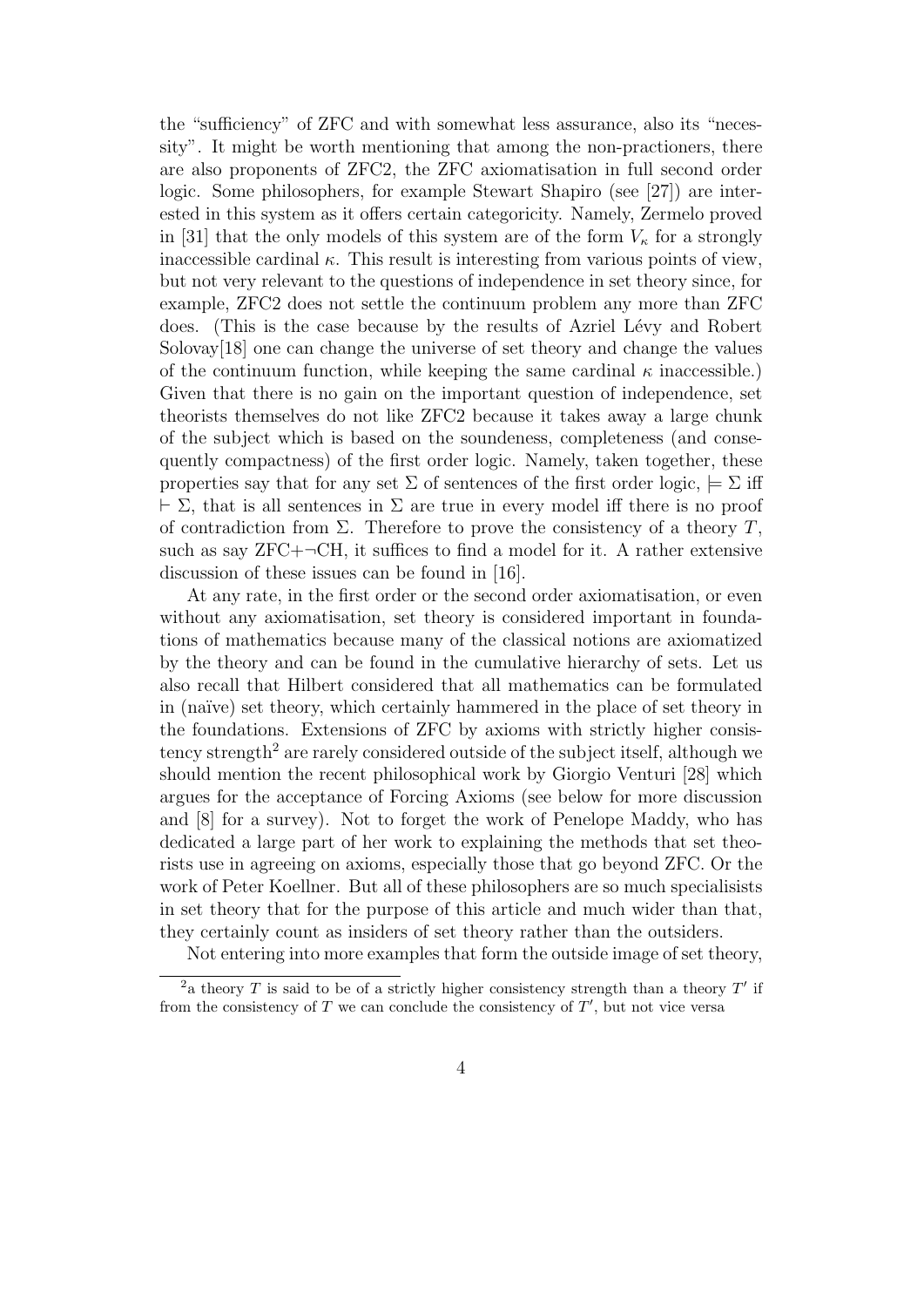probably the most important point to note here is that the outside view of set theory often takes it for granted that the set theorists believe in one universe of set theory, as much as mathematicians believe in one mathematics, and that set theorists are in search of the right axioms to describe that universe. So, in this view, the fact that for example CH is independent of ZFC would mean that the "right" axiomatisation of set theory would extend ZFC into something that would resolve CH. And this outsider is not entirely wrong, Gödel himself considered that his incompleteness theorems only show that the ZFC system is too weak to answer those questions, and therefore one should search for new axioms that once added to ZFC would answer them. The search for new axioms has been known as  $Gödel's Program$ , see [1]. Yet, the search for the new axioms does not imply the belief in one universe.

While the insider also accepts the ZFC axioms, that is their "necessity", it is clear to a set theorist that ZFC is insufficient. There is a universal belief in the consistency of large cardinal axioms and ZFC is viewed simply as a minimum of what one should consider as a reasonable system. Not only are the large cardinals needed for set theory but they are also known to be needed for some seemingly innocent statements about number theory. For example, Harvey Friedman [11] developed the Boolean relation theory, which demonstrates the necessity of large cardinals for deriving certain propositions considered "concrete". Friedman and others view this as an obvious reason for a working mathematician to accept large cardinals. Moving on from the large cardinals and their widespread acceptance, we also claim that in set theory there is no belief in the single universe of the axioms. That is, even if the "right" axioms were to be found, there is no reason to hope that they would be categorical. Moreover, moving rather far from the foundational issues, as much as set theorists have understood the privileged position of the subject as regards to its ability to formulate mathematics, many in general consider that the subject of foundations is not worth pursuing and are much more interested in the mathematics of infinity. Most have the view that, certainly, the search for the unique perfect foundations of mathematics is closed since Gödel's Incompleteness Theorems [12]. Since even the continuum problem is independent, most set theorists have long moved the emphasis of the subject somewhere else than the axioms, even if Gödel himself did not.

The philosophical views one can read or, more often, read between the lines, in the work of set theory today include the following:"Given the incompleteness, it is better to concentrate on what is possible to do in ZFC and understand what is not by studying independence" (adopted by Saharon Shelah, some from his school and some others). The more persistent on the resolution of the continuum problem is the view of the California school that continues the Gödel program, now most prominently presented by Hugh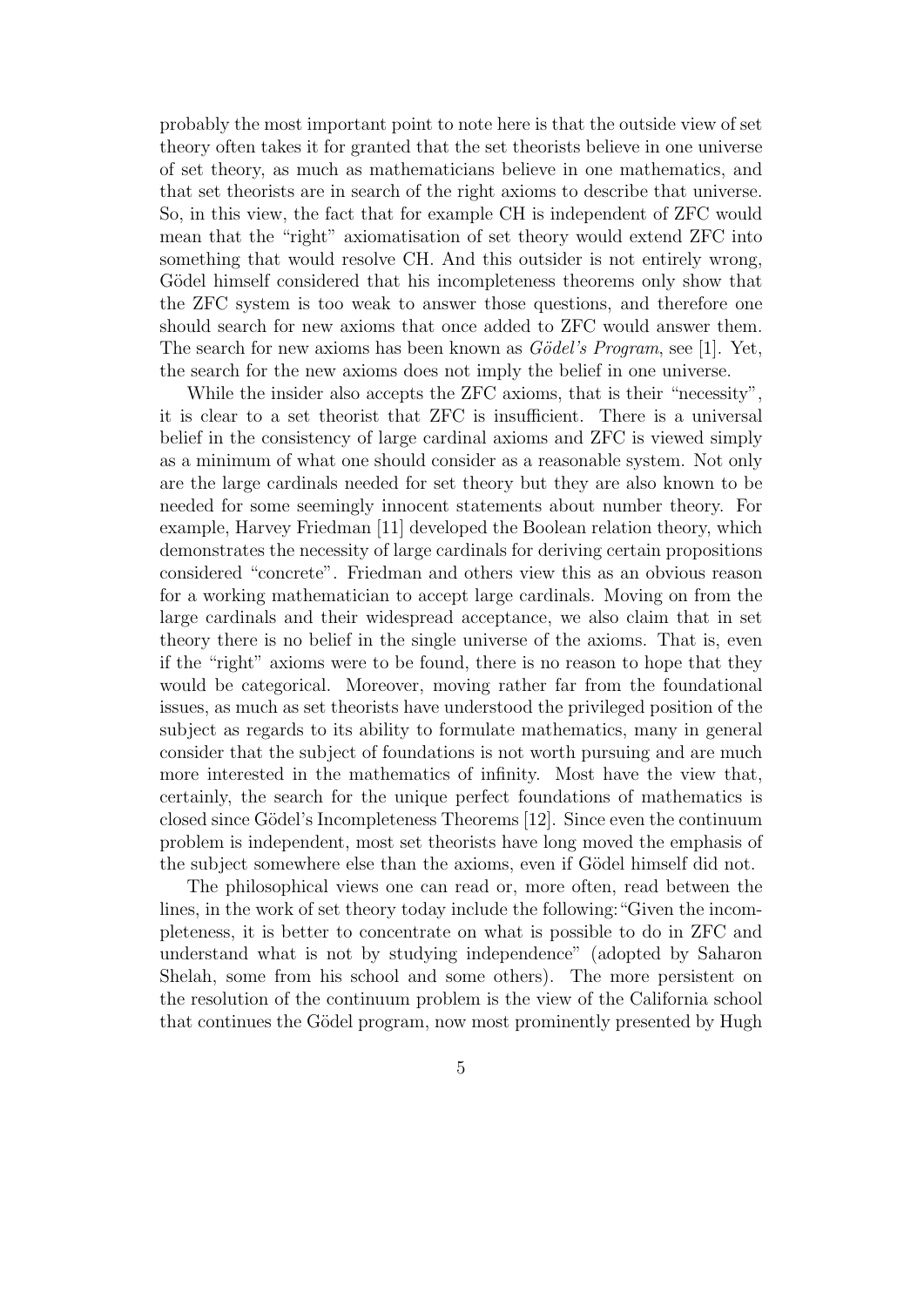Woodin. They do believe that we should find new axioms to complete ZFC, at least to the extent of resolving the continuum problem. Certainly one such axiom is that all sets are constructible  $(V = L')$ . However, there is little enthusiasm among the practioners to accept it as an axiom, since it gives a very restrictive view of the set-theoretic universe, excluding for example the notion of measurable cardinals and therefore most of the large cardinals, which are considered to be the backbone in modern set theory as discussed above. Another set of statements are the so called Forcing Axioms, such as MA, PFA and others. A set-theoretic universe in which such a statement holds is saturated under certain forcing constructions. This means that the universe itself already contains some of the objects that in other universes would have to be added by forcing. In most people's mind this does not make for a natural axiom to add to ZFC. Certain among the forcing axioms, such as PFA, do settle the value of the continuum (to be  $\aleph_2$ ), so some settheorists, hold that such a statement could be an actual axiom. To mention some names, perhaps Menachem Magidor holds this view to a certain extent, as expressed in private conversations, but there is no written evidence of this. But really, to see how much set theorists do not take a position on any of these axioms, consider the Set Theory entry for [1], by Joan Bagaria. It says: "A central theme of set theory is thus the search and classification of new axioms. These fall currently into two main types: the axioms of large cardinals and the forcing axioms."The mathematical properties of these axioms are then explained in two separate sections. That is the end. There is no philosophical conclusion or a choice made as to what and if any of these statements are indeed axioms. The author does not take sides.

Bagaria's position is very representative of the modern set theorist. We do not feel that we know enough in order to take sides. Moreover, some of us do not believe that there ever will be a side to be taken. Whatever flavour of set theory we do, there is one common ground to all working set-theorists at the moment. We accept that there are many universes of the axioms of ZFC, which all have different properties and satisfy various additional statements or axioms. None of them is ultimate. This, evidently pluralist, view is certainly the only reasonable one at the moment, given the fact that mathematical evidence does not support the choice of any of these universes over any other ones. Therefore, not only the working set theorists of today do not see themselves as providing the unique ontological foundation of mathematics, but they do not believe in such a unique foundation and do not claim it even for their own subject. I was asked if this means that practicing set theorists are no longer looking for the ultimate truth in the form of one universe or model of set theory. I think that this is the case. This is best expressed in the Multiverse View formulated by Joel Hamkins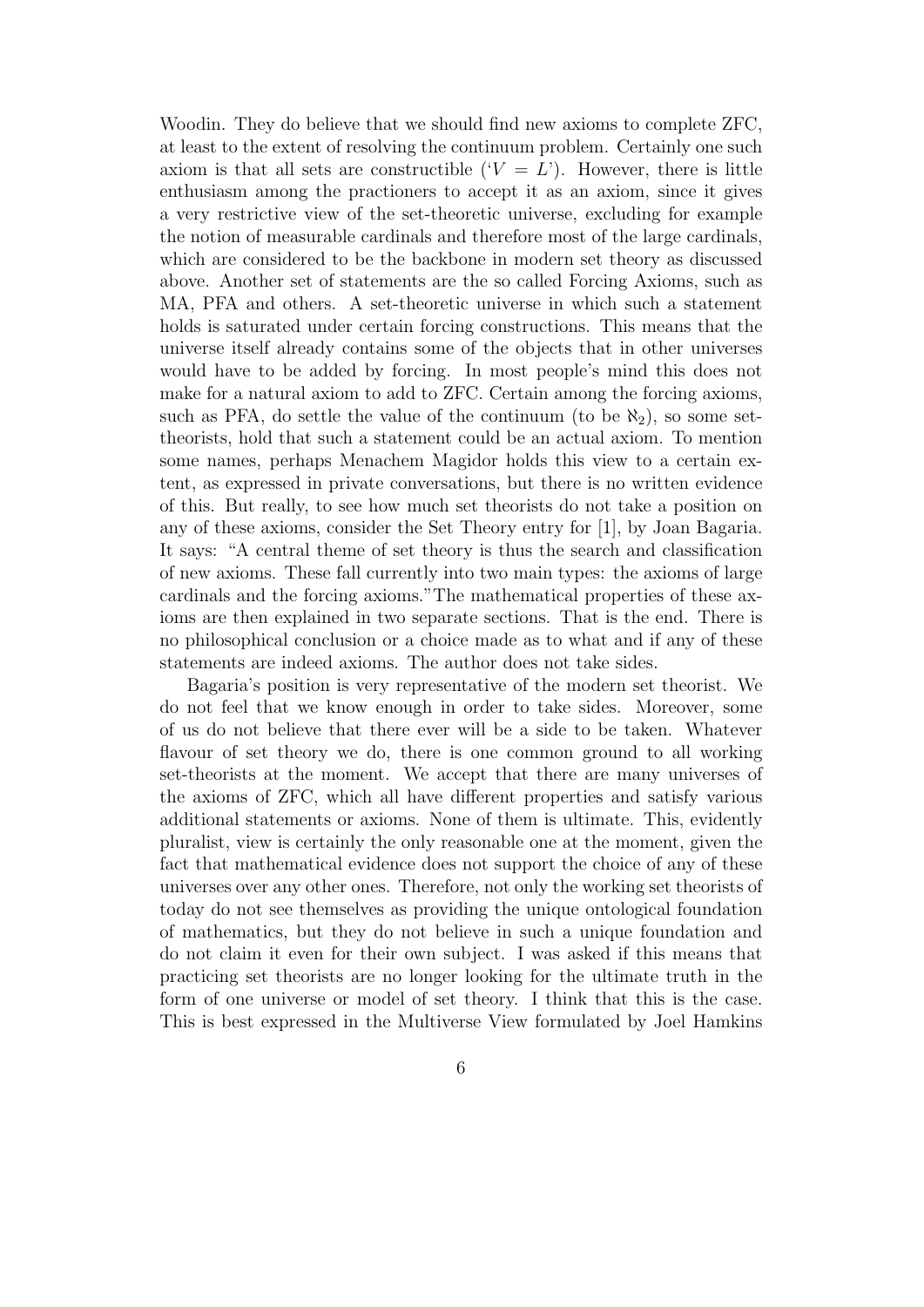[14]. If the classical position, referred to by Hamkins as the Universe View, asserts that there is a unique background set-theoretic context or universe in which all our mathematical activity takes place, then the Multiverse View is exactly the pluralist opposite, asserting that there is no single universe but many and that only in understanding their multitude do we understand the actual nature of set theory. The Multiverse View accepts any universe consistent with ZFC.

### 4 Other Foundations

In addition to the set-theoretic view which we explained in the above, there have been several other approaches to foundations of mathematics. We shall briefly discuss two successful approaches: category theory and the, recently developed, univalent foundations.

ZFC set theory cannot formalise proper classes, such as the class of all sets, as seen by the Russell paradox. In other words, there are objects in mathematics, 'collections' which are not sets. Category theory proposes a formalization of such objects in terms of categories and their morphisms. Category theory is very appropriate for the study of mathematical objects by their abstract properties and has met with a large degree of success in subjects such as algebraic geometry.<sup>3</sup>

There has been quite a bit of heated discussion on the subject of the preference for sets or for categories. For example, Saunders Mac Lane in [19] expresses the view that set-theoretical foundations are inappropriate for mathematics as practised and proposes category theory as an alternative. William Lawvere states in [17]: 'In the mathematical development of recent decades one sees clearly the rise of the conviction that the relevant properties of mathematical objects are those which can be stated in terms of their abstract structure rather than in terms of the elements which the objects were thought to be made of. The question thus naturally arises whether one can give a foundation for mathematics which expresses wholeheartedly this conviction concerning what mathematics is about and in particular in which classes and membership do not play any role". This was part of Lawvere's work in which he develops the foundations based on the elementary topoi, a concept that has grown out of his approach to the category of sets. More recent work on the theory of topoi is by Olivia Caramello who is building a methodology based on the theory of topoi to unify diverse parts of mathe-

<sup>3</sup>There are other set theories that do formalise the notion of a proper class, but Russell's paradox creeps in in other forms. This point does not change the conclusions here and discussing it is outside of the scope of the paper;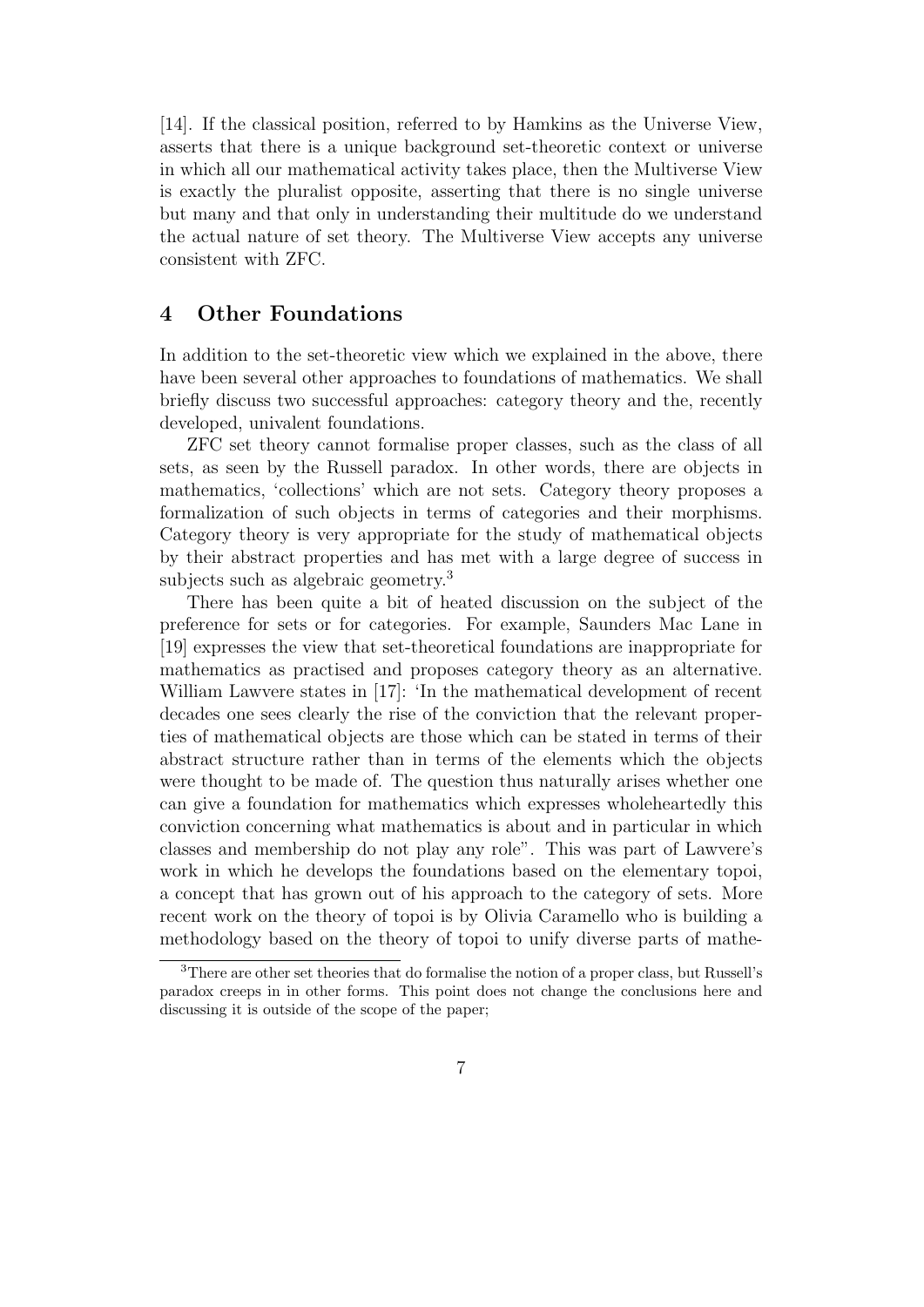matics and logic. Gerhard Osius [20] gave an two extension ETS(ZF) of the elementary theory of topoi which is equivalent (by translation) to ZF. In the other direction, the straightforward set-theoretic foundations for category theory are inadequate as they, for example do not formalise the Groethendick method of universes. Solomon Feferman then in [9] argues that even an unrestricted category needed for the method of universes can be given foundations within set theory. So perhaps this justifies the view expressed by MacLane in the introduction to [9], although Feferman argues against it, that set-theoretical foundations and categorical foundations are entirely equivalent, philosophically speaking. Discussion of relative merits of set theory versus category theory continues on the electronic forum FOM, initiated by H. Friedman. Yet in our opinion, the two foundations are complementary. For example, iterated forcing which in set theory we consider as an unquestionable part of the subject, is also used in topos theory and has even been used in arguments concerning computer sciences (see [3]). Yet, this does not mean that the open set-theoretic questions about it, such as for example what can be the cofinality of the first cardinal that fails MA or if there is a forcing axiom at the successor of a singular cardinal or if forcing with the Talagrand algebra adds a random real, seem likely to be solved by translations to the topos theory, or that one can formulate the concrete questions such as these ones in a natural way using the topoi. Vice versa, one would indeed be missing a mathematical opportunity if one would refuse to use categorical language to express the unifying results and conjectures such as the ones proposed by the Langlands programme.

A very recent, exciting, event in the foundations of mathematics is the discovery by Vladimir Voevodsky in [29] of univalent foundations. These are foundations for constructive mathematics and they have brought about a discovery of connection between the homology theory and the theory of types. Here the first order logic is replaced by the theory of dependent types. In this approach, it is the deduction system that changes, not just the axioms or the basic objects. This approach allows us, by using proof assistants such as Coq or Agda to formalise an important part of modern mathematics and to verify proofs of certain, quite involved, theorems, such as the Four Colour Theorem and the Feit-Thompson (Odd Order) Theorem. An important difference between the dependent type theory approach and the one offered by classical logic is the treatment of equality. In traditional foundations, equality carries no information beyond its truth-value: if two things are equal, they are equal in exactly one way. So, the equality is just a two-place predicate on some set. In dependent type theory, equalities can carry information: two objects may be equal in multiple ways. The basic objects, which are called types, are equipped with an operation resembling a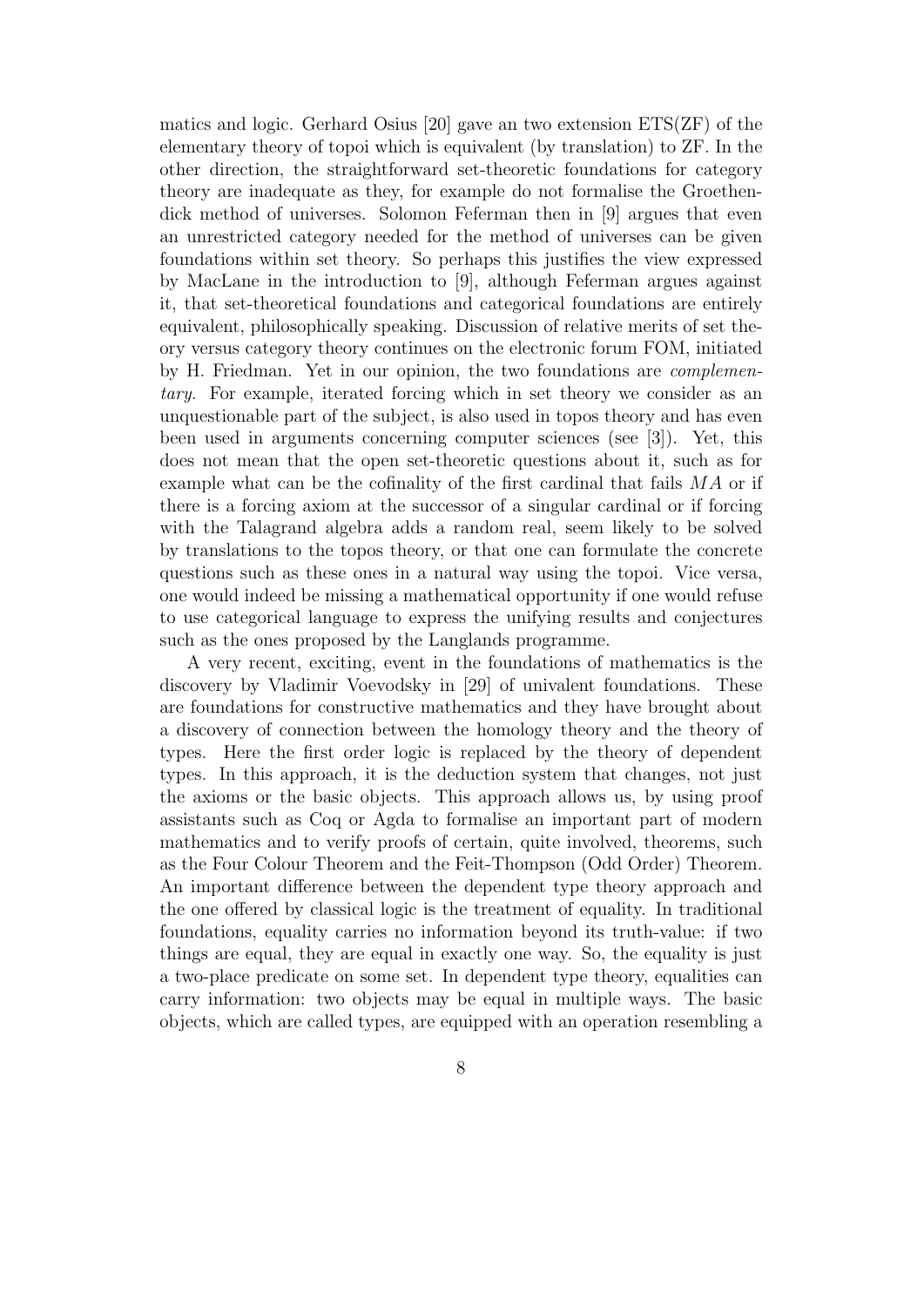morphism and two are considered the same if there is a morphism between them. This type of equality conforms with the intuition that in mathematics we often consider objects that are equivalent as actually being equal. The Univalence Axiom formalises this practice, stating that two types are equal iff they are equal as the elements of the universe, which is a type of types. This gives for free many theorems stating that certain properties are preserved under equivalence, which otherwise need to be proved each time for each new construction. The same questions that one can ask in classical foundations can be asked in univalent foundations, starting from what we mean exactly by the foundations of mathematics. For example, Voevodsky's initial view follows a platonist tradition, while Steve Awodey [2] argues for a structuralist point of view, based on the idea that the isomorphic objects are considered to be identical. Many developments in the univalent foundations are described in the collective HoTT book [22].

The univalent foundations with the axiom of univalence are consistent modulo the consistency of ZFC and the existence of two inaccessible cardinals (due to Voevodtsky), as reported in a paper by Chris Kapulkin and Peter Lefanu Lumsdaine [15]). Other models of univalence are now known, using less power of the axioms, notably the cubical sets model which gives a computational interpretation of the univalence axiom. In fact a very fine analysis the correspondance between the weak subsystems of univalence and weak subsystems of ZFC is carried out in a recent, not yet published work, by Ulrik Buchholtz.

Some discussion has been going on as to the relationship between the settheoretic foundations and the univalent foundations. Egbert Rijke and Bas Spitters in [24] show that sets in homotopy type theory form a  $\Pi W$ -pretopos, and under certain additional assumptions, even a topos of sets. This shows in some sense that set theory is a special case of the homotopy type theory. This is a step in the programme of rendering constructive and verifiable the arguments that are obtained by classical set-theoretic foundations, or even all of mathematics. The programme is now known as the formalization of mathematics. Yet, without entering into details of how far exactly this programme has reached, as the authors of [24] state in the conclusion of the paper, this is still a rather far away goal, but, as seen by further papers, also a continuing area of research.

## 5 What is the Foundation, a pluralist answer

The above short excursion in to the present state of knowledge about the main-stream candidates to the foundations of mathematics leaves little doubt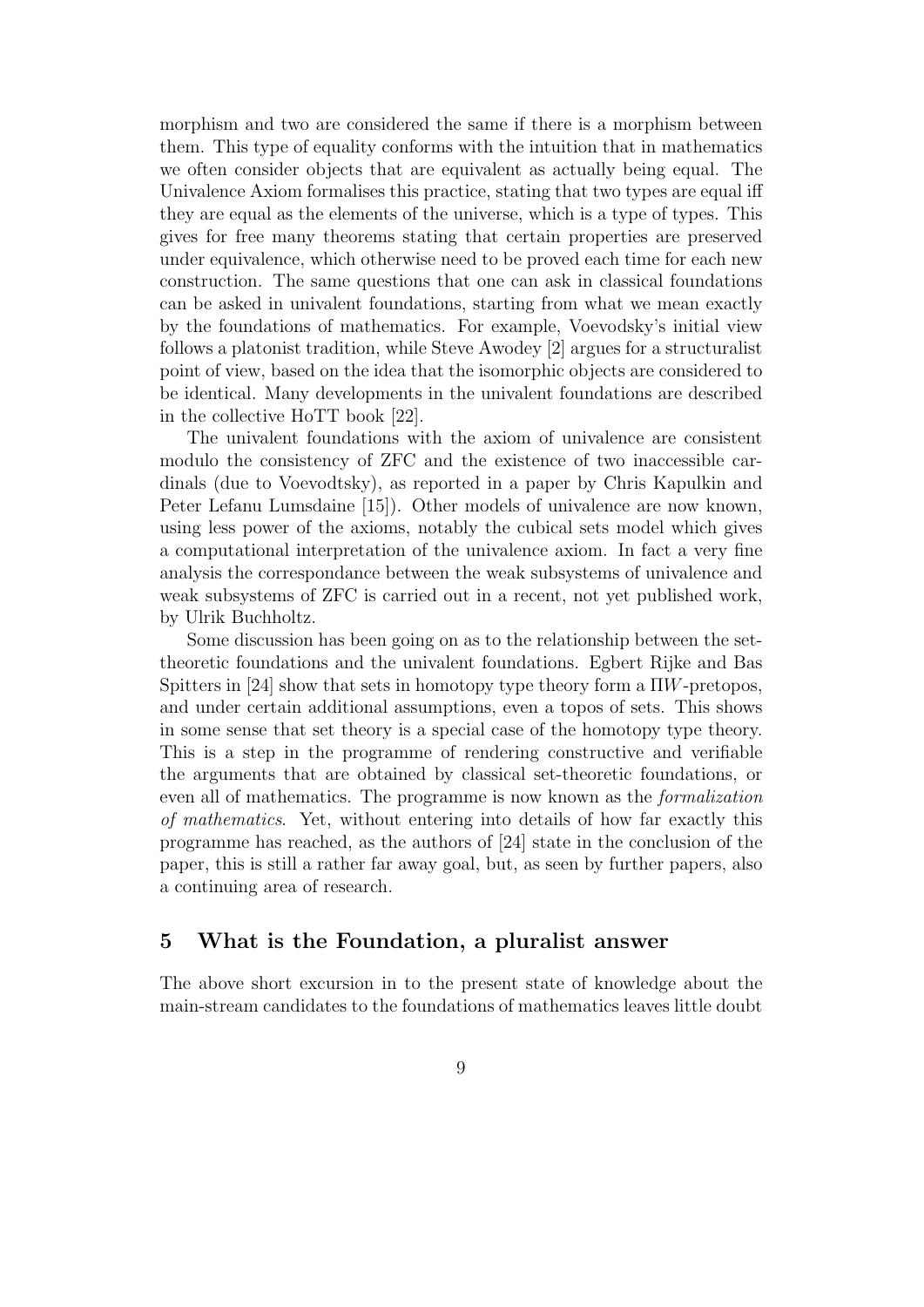as to what foundations to take for mathematics. It would be very unreasonable at this point of our knowledge to take any particular one of these candidates as foundations of all of mathematics. They each, including set theory, have their limits, and have their points of breakthrough. They are all basically equiconsistent, differing from each other over a few large cardinals, and moreover, they can be studied more locally to obtain a finer distinction between their subtheories, with respect to consistency.

There is even a question to be asked, is it really that obvious that mathematics should have an ontological foundation? The fact that we can axiomatise certain parts of mathematics, starting with Euclidean geometry, has traditionally been taken as a proof-of-concept idea for axiomatisation of all of mathematics and a guideline for an ontological foundation. But why should this really be so? Perhaps the time has come in the foundations of mathematics to speak differently than the Greek 'gods of mathematics', in the sense of moving away of the Euclidean view of axiomatisation (or to be more precise, the view of axiomatisation traditionally ascribed to Euclid, as there is some question as to whether he took this view himself, see [21]). Just as Hamkins convincingly argues in [14] that one should take an ultimately pluralist view of set theoretic universes, we feel that mathematical practice and our state of knowledge do not justify a choice of any particular foundation as the unique one. Such a choice in each instance leads to a loss of a considerable part of mathematics that is invisible to the foundations chosen. Foundations of mathematics the way envisioned since the time of the ancient Greeks leave us with the image of mathematics as a building based on these foundations. However, modern practice suggests that mathematics is more like a complex interconnected city with many buildings and many foundations.

This represents a shift in the use of the word 'foundation' from the ontological view of the 20th century philosophers of mathematics who were looking for the truth or the essence of mathematics. The more recent view is more epistemic, since the practicing mathematician is more after understanding than after 'knowledge'. <sup>4</sup> This shift is probably what distinguishes the philosophy of mathematics from that more recent subject which some would call the philosophy of mathematical practice.

We should also like to point out that this pluralist view of foundations of mathematics does not contradict non-pluralists views of what mathematics is itself. In particular, it does not contradict a platonist view of mathematics as a unique and deterministically defined object. The point is not if there

<sup>4</sup>We thank the referee for formulating the last two sentences, which describe exactly the point discussed.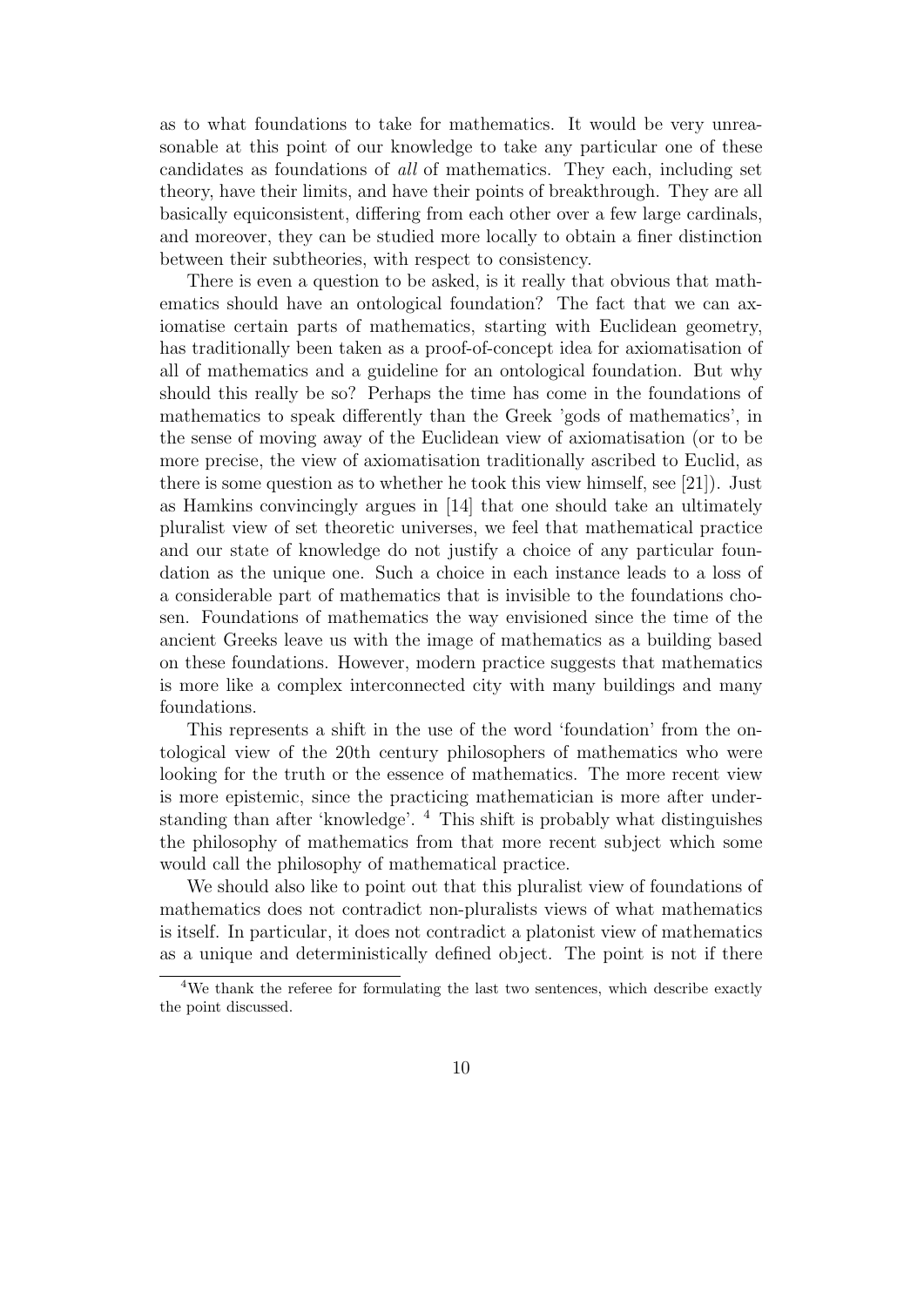is a uniquely defined mathematics, but whether our ability to describe it is uniquely defined. The former question is a question of belief, intuition and to some extent philosophy. The latter one is a question of mathematical practice and its philosophy, which must by definition be based on what we know rather than on what we believe to be true.

### References

- [1] Stanford Encyclopedia of Philosophy.
- [2] Steve Awodey. Structuralism, invariance, and univalence. Philos. Math.  $(3), 22(1):1-11, 2014.$
- [3] Lars Birkedal, Aleš Bizjak, Ranald Clouston, Hans Bugge Grathwohl, Bas Spitters, and Andrea Vezzosi. Guarded cubical type theory: Path equality for guarded recursion. https://arxiv.org/abs/1606.05223, June 2016.
- [4] Bernard Bolzano. Paradoxien des Unendlichen. Leipzig: C. H. Reclamsen, 1851.
- [5] Cesare Burali-Forti. Una questione sui numeri transfiniti, sulle classi ben ordinate. Rendiconti del Circolo mathematico di Palermo, 11(154-156; 260), 1897.
- [6] Herrn Cantor. Ueber eine Eigenschaft des Inbegriffs aller reellen algebraischen Zahlen. J. Reine Angew. Math., 77:258–262, 1874.
- [7] Paul Cohen. Set Theory and the Continuum Hypothesis. Benjamin, New York, 1966.
- [8] Mirna Džamonja. Forcing axioms, finite conditions and some more. In Logic and its applications, volume 7750 of Lecture Notes in Comput. Sci., pages 17–26. Springer, Heidelberg, 2013.
- [9] Solomon Feferman. Categorical foundations and foundations of category theory. In Logic, foundations of mathematics and computability theory (Proc. Fifth Internat. Congr. Logic, Methodology and Philos. of Sci., Univ. Western Ontario, London, Ont., 1975), Part I, pages 149–169. Univ. Western Ontario Ser. Philos. Sci., Vol. 9. Reidel, Dordrecht, 1977.
- [10] Abraham A. Fraenkel, Yehoshoua Bar-Hillel, and Azriel Lévy. Foundations of Set Theory (2nd revised edition). North-Holland, Amsterdam, 1973.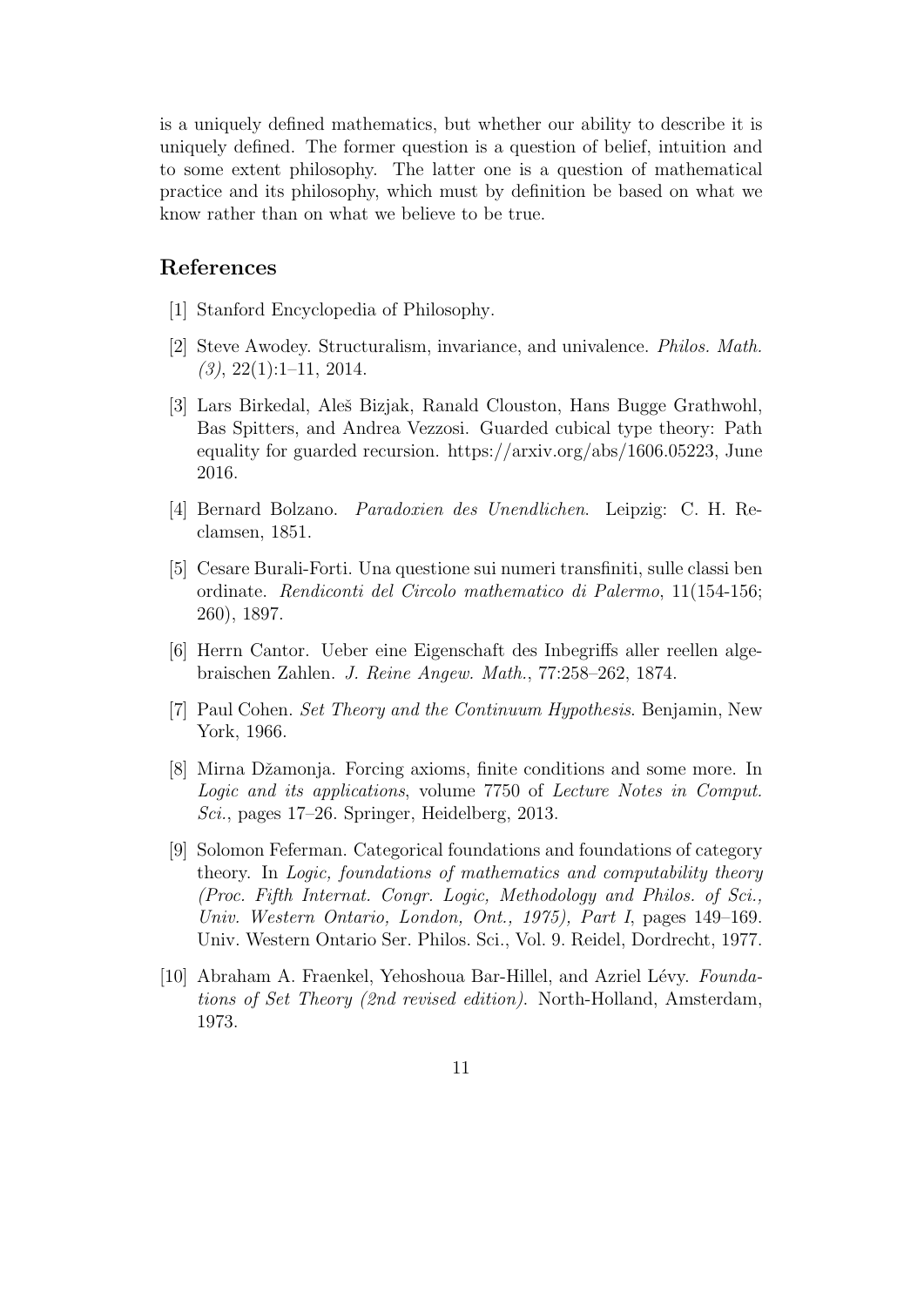- [11] Harvey Friedman. Boolean relation theory and incompleteness. https://u.osu.edu/friedman.8/files/2014/01/0EntireBook061311 wh0yjy.pdf.
- [12] Kurt Gödel. Die Vollständigkeit der Axiome des logischen Funktionenkalk¨uls. Monatsh. Math. Phys., 37(1):349–360, 1930.
- [13] Kurt Gödel. The consistency of the axiom of choice and of the generalized continuum hypothesis. Proc. Nat. Acad. Sci., 24:556–557, 1938.
- [14] Joel David Hamkins. The set-theoretic multiverse. Review of Symbolic Logic, 5:416–449, 2012.
- [15] Chris Kapulkin and Peter LeFanu Lumsdaine. The simplicial model of univalent foundations (after Voevodsky). arxiv:1211.2851, 2012.
- [16] Kenneth Kunen. Set theory, volume 34 of Studies in Logic (London). College Publications, London, 2011.
- [17] F. William Lawvere. The category of categories as a foundation for mathematics. In Proc. Conf. Categorical Algebra (La Jolla, Calif., 1965), pages 1–20. Springer, New York, 1966.
- [18] Azriel Lévy and Robert M. Solovay. Measurable cardinals and the continuum hypothesis. Israel J. Math, 5:234–248, 1967.
- [19] Saunders Mac Lane. Categorical algebra and set-theoretic foundations. In Axiomatic Set Theory (Proc. Sympos. Pure Math., Vol. XIII, Part I, Univ. California, Los Angeles, Calif., 1967), pages 231–240. Amer. Math. Soc., Providence, R.I., 1971.
- [20] Gerhard Osius. Categorical set theory: a characterization of the category of sets. J. Pure Appl. Algebra, 4:79–119, 1974.
- [21] Marco Panza. La Géométrie de Descartes est-elle une extension de celle d'Euclide. preprint 2016.
- [22] The Univalent Foundations Program. Homotopy type theory: Univalent foundations of mathematics. Institute for Advanced Study, 2013.
- [23] B. Rang and W. Thomas. Zermelo's discovery of the "Russell paradox". Historia Math., 8(1):15–22, 1981.
- [24] Egbert Rijke and Bas Spitters. Sets in homotopy type theory. arxiv:1305.3835v2, 2014.